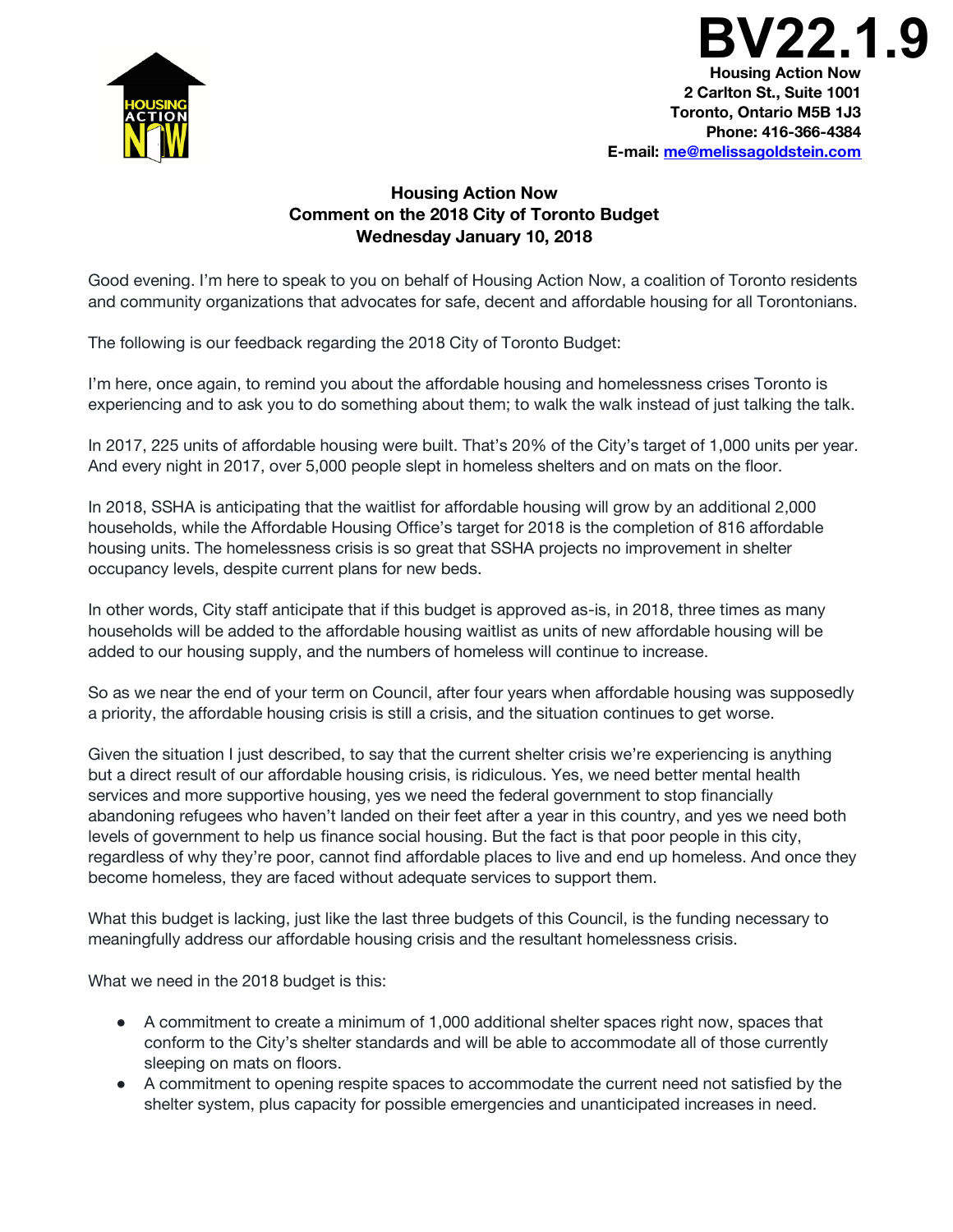- Funding to support a serious expansion of efforts to build new affordable housing. We need to be exceeding our targets, when we're not even coming close to meeting them.
- Funding for the 2018 Poverty Reduction workplan as a way to prevent increasing homelessness. That includes funding the TCHC Tenants First implementation plan.
- Funding for the Moss Park Overdose prevention site. We should not be relying on volunteers and donations to provide this critically necessary public service. The City should fund its portion of the Toronto Urban Health Fund to access funding for it.
- An increase in Community Partnership and Investment Program (CPIP) funding so that nonprofits can comply with the minimum wage increase for their staff without putting their programs and services in jeopardy.

As Matt Elliot noted this week, the real cause of our shelter crisis is a political culture at city hall that looks at stories of vulnerable people being unable to find safe shelter, that examines numbers showing the city's nightly failure in meeting its 90 per cent shelter occupancy target, and says, "you know, our real priority is keeping property taxes low."

He noted that the solution to the shelter crisis is in the city's budget.

A real commitment to affordable housing and addressing homelessness involves being proactive and anticipating the need and increasing spending on housing services, social supports and long-term affordable housing, to build capacity. A municipal government devoted to a long-term fix and to supporting vulnerable people would make those investments before the need reached a breaking point.

It's also a failure in good fiscal management, since it costs us less to prevent problems and be proactive than to respond retroactively or to emergencies. It's a failure in good governance, you can't claim to be good managers of the city's finances if you go through these budget exercises every year, only to end up scrambling to pull money together every winter and every summer to respond to predicted and preventable emergencies in the shelter system.

And yet, for the past 8 years Toronto's mayors have not been proactive, have not planned and invested, and have instead called for budget freezes or budget cuts, and Council has supported those calls. The crisis that happens each time the temperature drops, is one that you created. You can fix the crisis, but you need to change the behaviour that created it in the first place.

As Stephen Hwang and Kapri Rabin noted this week, property taxes for houses and condos in Toronto are lower than all other GTA municipalities and lower than Hamilton and Ottawa. A modest increase in property taxes, above the rate of inflation, would help Toronto to meet the life-or-death needs of our most vulnerable residents. There are programs in place to help defer property tax increases that low-income seniors and people with disabilities can't afford. To ensure that low-income people aren't adversely affected by an increase in property taxes, these programs could be enhanced. So it's not vulnerable homeowners that Councillors are trying to protect, and it's disingenuous to claim otherwise.

It has been heartening and inspiring to see residents of Toronto pool their money, time and skills to find and pay for hotel rooms for some people without shelter, an overdose prevention site that has saved hundreds of lives. But we have a more systematic way of doing this, and one that has the potential to